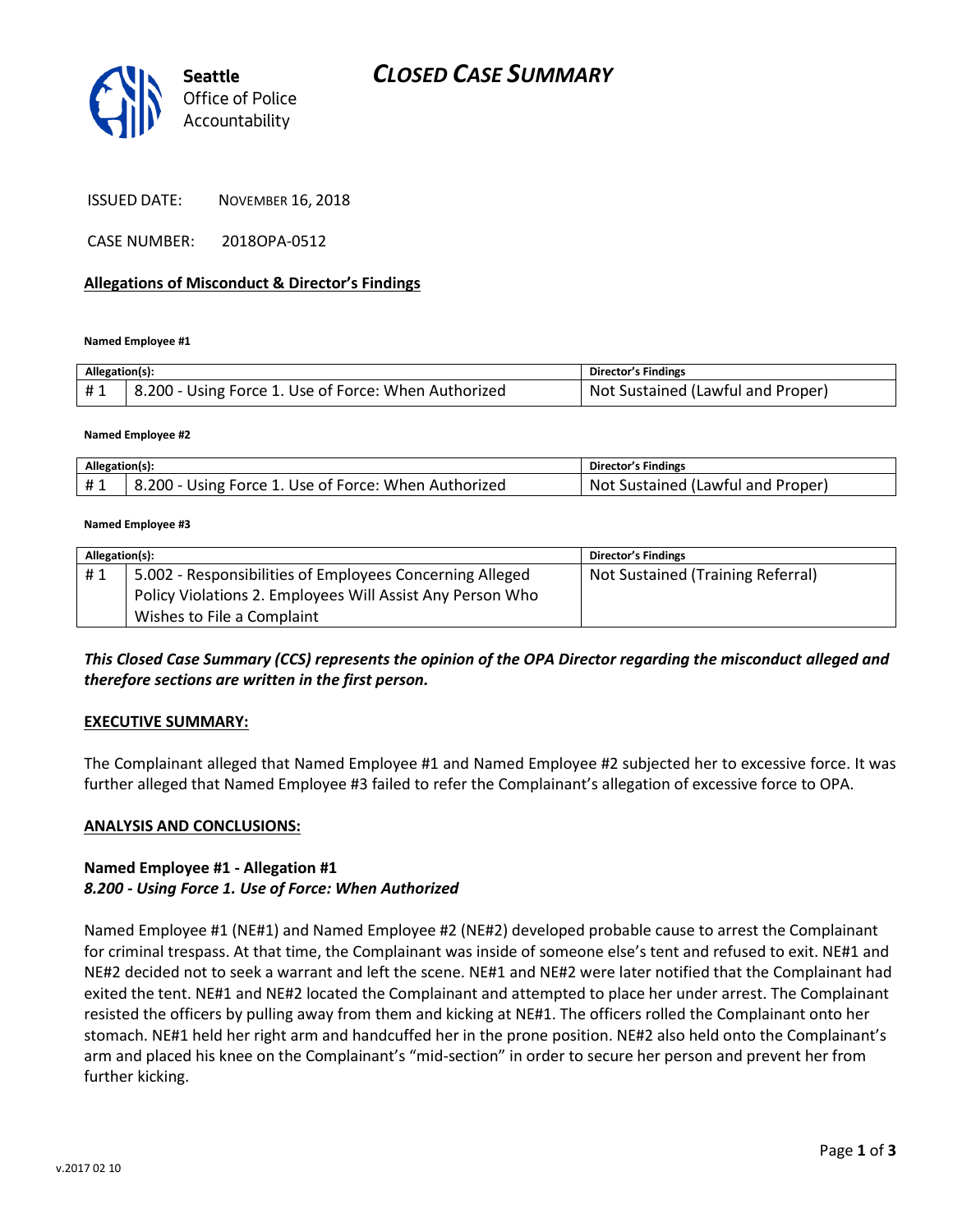

# *CLOSE CASE SUMMARY*

OPA CASE NUMBER: 2018OPA-0512

As discussed more fully below, the Complainant alleged that she was slammed to the ground, that the officers kneed her in the stomach, and that she was otherwise "manhandled."

SPD Policy 8.200(1) requires that force used by officers be reasonable, necessary and proportional. Whether force is reasonable depends "on the totality of the circumstances" known to the officers at the time of the force and must be balanced against "the rights of the subject, in light of the circumstances surrounding the event." (SPD Policy 8.200(1).) The policy lists a number of factors that should be weighed when evaluating reasonableness. (*See id*.) Force is necessary where "no reasonably effective alternative appears to exist, and only then to the degree which is reasonable to effect a lawful purpose." (*Id*.) Lastly, the force used must be proportional to the threat posed to the officer. (*Id*.)

Based on OPA's review of the Body Worn Video (BWV), the Complainant's allegation of excessive force is unsubstantiated. There is no indication that she was ever slammed to the ground, jumped on, or kneed in the stomach.

Indeed, the BWV shows the contrary – that the force used by NE#1 and NE#2 was reasonable, necessary, and proportional. The officers had probable cause to arrest the Complainant. With that legal authority came the right to use force if necessary under the circumstances. Here, the Complainant resisted the officers' attempts to arrest her, including kicking at them. As such, the officers were permitted to use force to take her into custody and to prevent her from harming them. The force they used was appropriate and they modulated that force once the Complainant was handcuffed and fully secured.

For these reasons, I recommend that this allegation be Not Sustained – Lawful and Proper as against both NE#1 and NE#2.

Recommended Finding: **Not Sustained (Lawful and Proper)**

## **Named Employee #2 - Allegation #1** *8.200 - Using Force 1. Use of Force: When Authorized*

For the same reasons as stated above (*see* Named Employee #1, Allegation #1), I recommend that this allegation be Not Sustained – Lawful and Proper.

Recommended Finding: **Not Sustained (Lawful and Proper)**

### **Named Employee #3 - Allegation #1**

# *5.002 - Responsibilities of Employees Concerning Alleged Policy Violations 2. Employees Will Assist Any Person Who Wishes to File a Complaint*

During the arrest screening, the Complainant told Named Employee #3 (NE#3) that she was pregnant, that her unborn child was "aborting," and that she had been kneed in the stomach. She further stated that the officers slammed her on the ground for no reason and jumped on her while manhandling her.